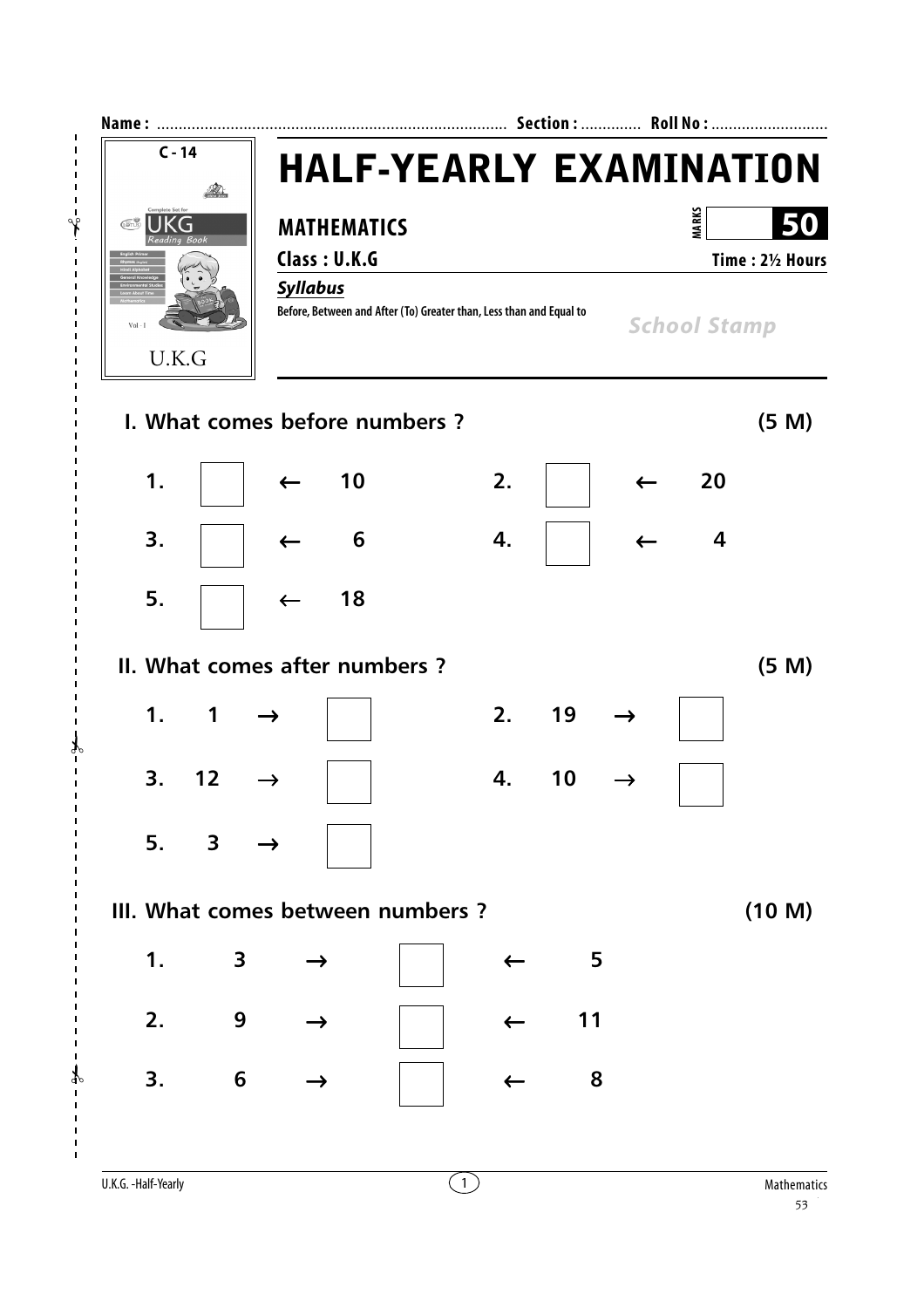

**IV. Write the numbers from 1 – 50. (10 M)**

|  |  |  |  | 50 |
|--|--|--|--|----|

**V. Count the number of objects in each set and Tick (**√**) the set hav**ing less number of objects.  $(5 \times 2 = 10)$